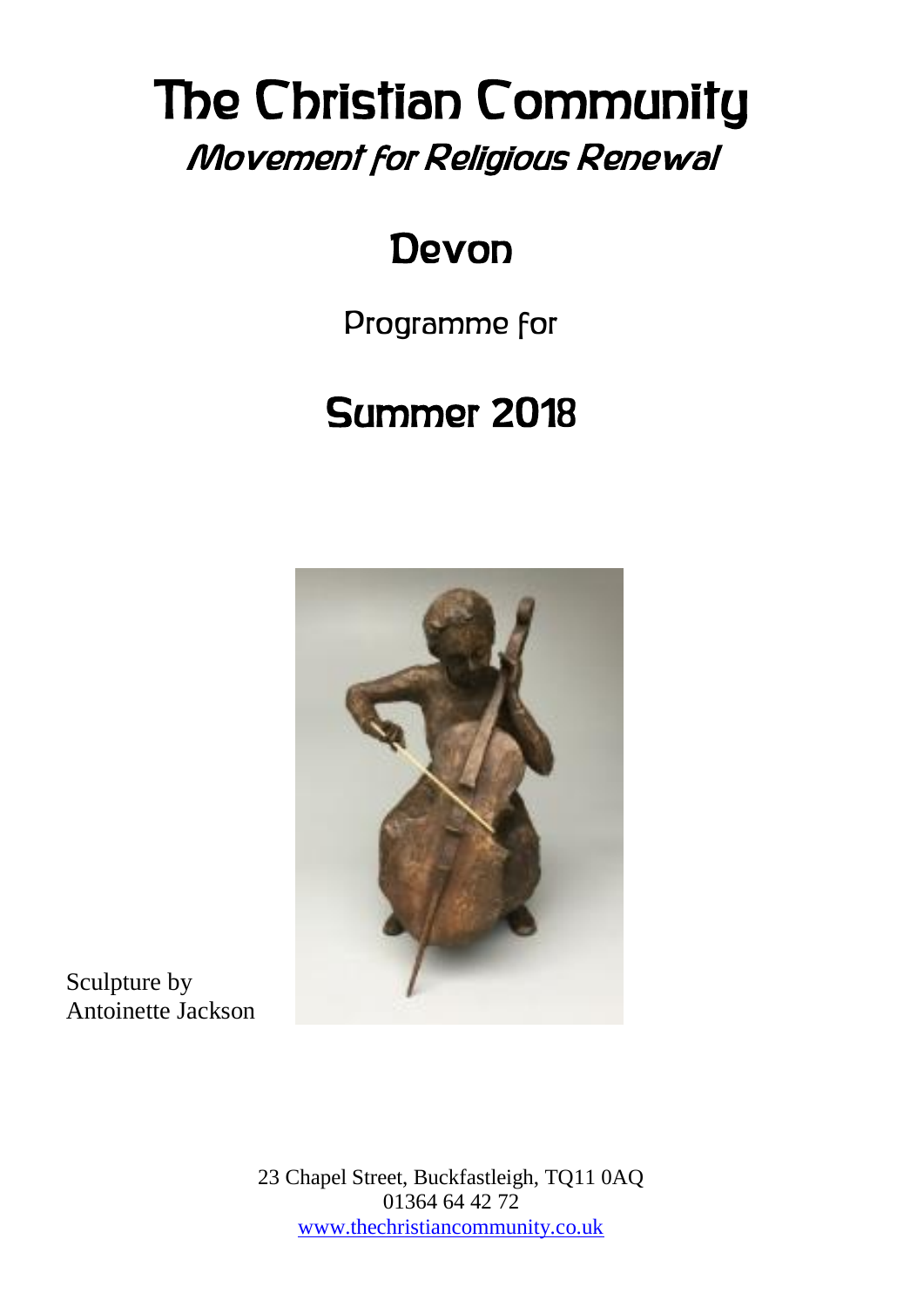#### The Christian Community

in Devon Movement for Religious Renewal 23 Chapel Street, Buckfastleigh, Devon, TQ11 0AQ, Tel 01364 644272

**May 2018**

#### **Dear members and friends of The Christian Community in Devon,**

Welcome to this new programme for the forthcoming summer months! It is full of art and biographies as well as the life of our sacraments.

The artists will introduce their work at the Opening of their Exhibitions:

In June Antoinette Jackson, who has lectured in Art and Design at Plymouth University and continues to teach sculpture classes in Devon, will show us some of her sculptures inspired by everyday life;

in July Ashley Towey, who studied at Exeter College of Art, brings us examples of his Graphic Design and Interactive Art;

in August Annemarie Stibbe, who is a trained Anthroposophical Art Therapist and has been painting and teaching for 25 years, will lead us through the processes of creating her work.

Annemarie has also offered a workshop making your own watercolours from the living material of the plant. (Early registration advised, see Saturday  $25<sup>th</sup>$ August).

Friends from further afield could also come and join us for a few days holiday in Devon, staying in one of our guest-rooms.

We look forward to seeing you,

Sabine and carrying members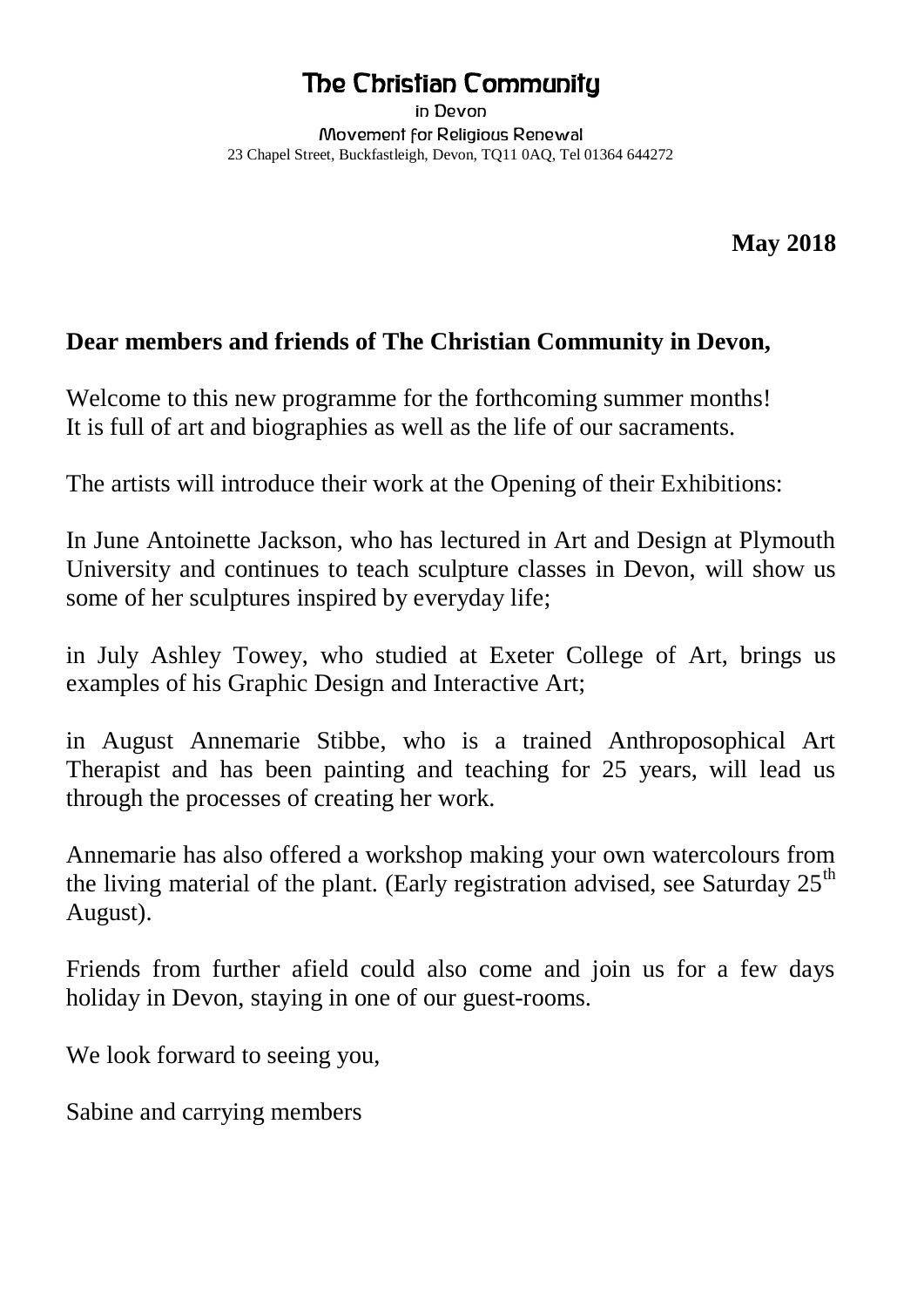#### May 2018

Sunday 2 $7^{\mathrm{th}}$ 10.00 The Act of Consecration of Man 11.30 Opening of June Exhibition *: Sculptures from Every Day Life*  **Antoinette Jackson**

### June 2018

| Sunday 3rd                            | 10.00<br>11.30         | The Act of Consecration of Man<br><b>Council Meeting</b>                                                                      |  |
|---------------------------------------|------------------------|-------------------------------------------------------------------------------------------------------------------------------|--|
| Wednesday 6 <sup>th</sup>             | 10.00<br>11.00         | The Act of Consecration of Man<br><b>Gospel Study of the coming week</b>                                                      |  |
| Sunday 10 <sup>th</sup>               | 9.00<br>10.00<br>11.30 | Service for Children (as of age 7)<br>The Act of Consecration of Man<br><i>Biography sharing:</i> Oliver Mason                |  |
| No Wednesday 13 <sup>th</sup> Service |                        | 11.00am Gospel Study                                                                                                          |  |
| Sunday 17 <sup>th</sup>               | 10.00<br>11.00         | The Act of Consecration of Man<br>Coffee and Conversation                                                                     |  |
| Wednesday 20 <sup>th</sup>            | 10.00<br>11.00         | The Act of Consecration of Man<br><b>Gospel Study of the coming week</b>                                                      |  |
| St John's                             |                        |                                                                                                                               |  |
| Sunday 24 <sup>th</sup>               | 9.00<br>10.00<br>11.30 | Service for Children (as of age 7)<br>The Act of Consecration of Man<br>The Voice of Conscience<br><b>Talk by Sabine Haus</b> |  |
|                                       | 12.30                  | <b>Leave for Picnic on the Moors</b>                                                                                          |  |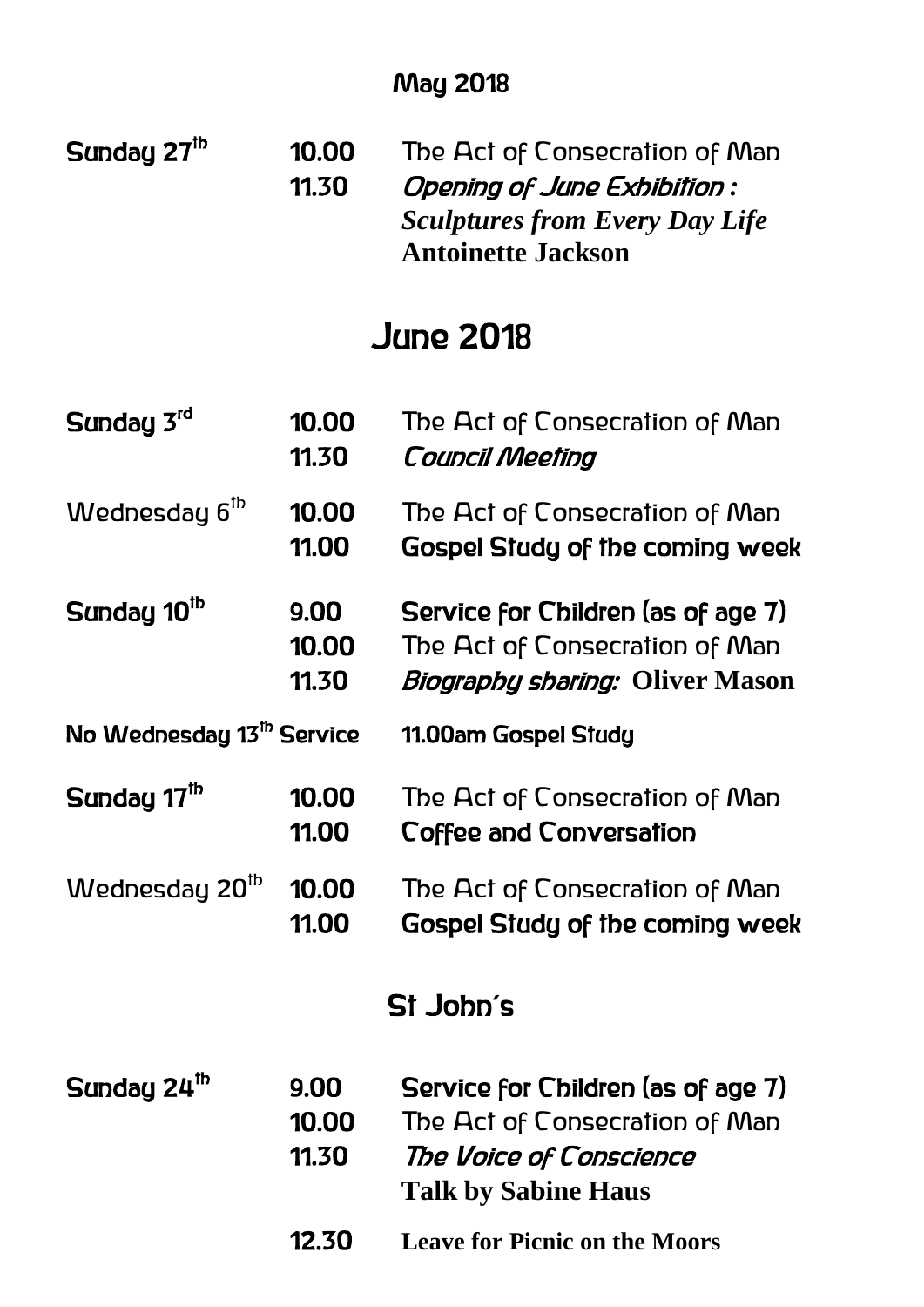### July 2018

| Sunday 1st                | 10.00<br>11.30         | The Act of Consecration of Man<br>Opening of July Exhibition :<br><b>Graphic Design and Interactive Art</b><br><b>Ashley Towey</b> |
|---------------------------|------------------------|------------------------------------------------------------------------------------------------------------------------------------|
| Wednesday 4 <sup>th</sup> | 10.00<br>11.00         | The Act of Consecration of Man<br>Gospel Study of the coming week                                                                  |
| Saturday $7th$            | 16.00                  | Cello Concert<br><b>Oliver Mason and Penny Rogers</b><br>will delight us (Donations please)                                        |
| Sunday 8 <sup>th</sup>    | 9.00<br>10.00<br>11.30 | Service for Children (as of age 7)<br>The Act of Consecration of Man<br><b>Council Meeting</b>                                     |

No Wednesday 11<sup>th</sup> Service, but Gospel Study at 11.00 am

| Sunday 15 <sup>th</sup> | 10.00 | The Act of Consecration of Man          |  |
|-------------------------|-------|-----------------------------------------|--|
|                         | 11.30 | <i>Biography sharing: Stephen Eyles</i> |  |

No Wednesday services or studies during the school holidays

| Sunday 22 <sup>nd</sup> | 10.00<br>11.30 | The Act of Consecration of Man<br>The Count of St. Germain -<br>An 18 <sup>th</sup> Century Master<br><b>Painting by Raphaela Cooper</b><br><b>Biographical Fragments by</b><br><b>Christopher Cooper</b> |  |
|-------------------------|----------------|-----------------------------------------------------------------------------------------------------------------------------------------------------------------------------------------------------------|--|
| Sunday 29 <sup>th</sup> | 10.00<br>11.30 | The Act of Consecration of Man<br>How to Know the Truth and Cure all lils<br><b>Talk by Tobias Kaye</b>                                                                                                   |  |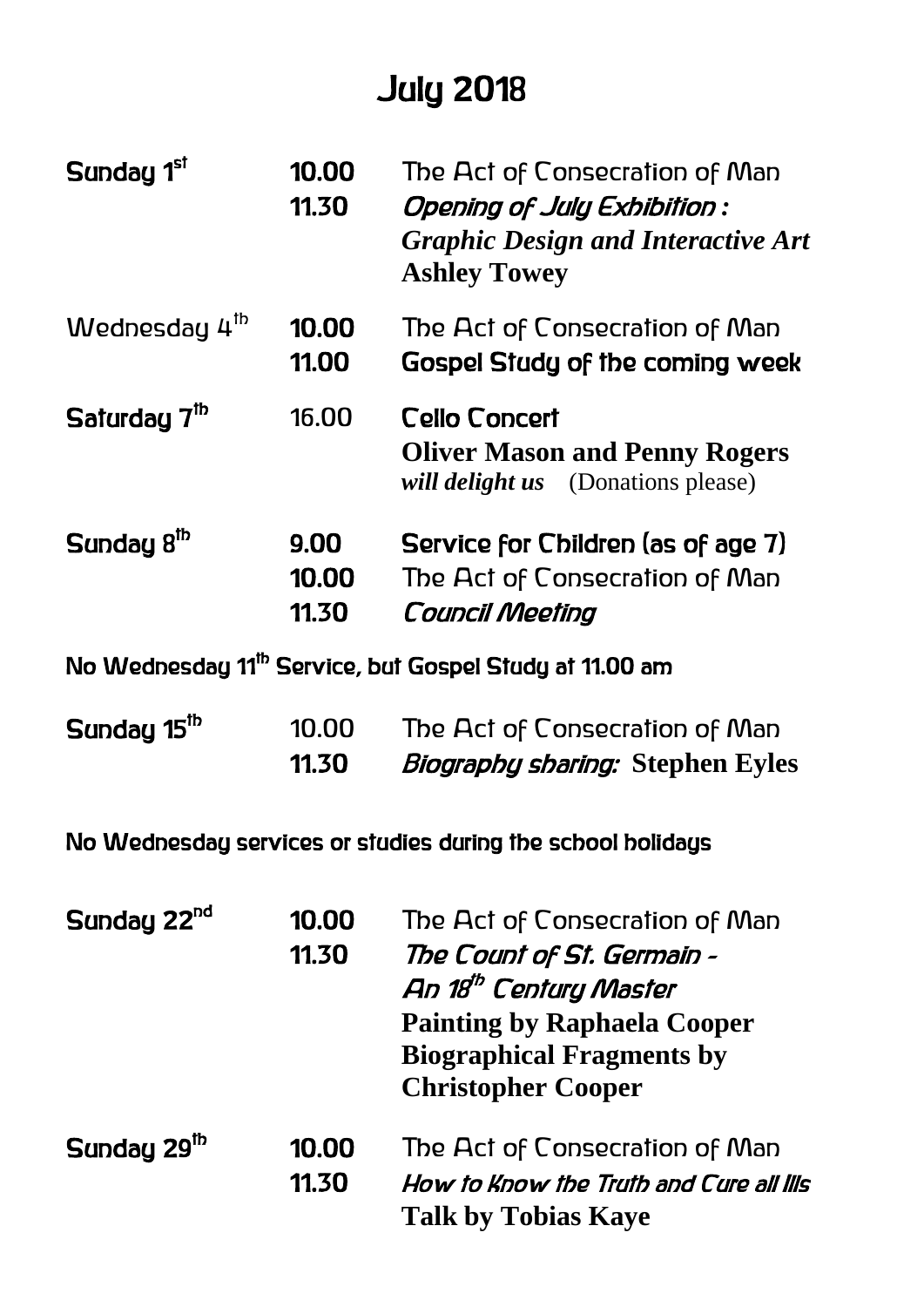### August 2018

| Sunday 5 <sup>th</sup>    | 10.00<br>11.30                             | The Act of Consecration of Man<br>Opening of August Exhibition :<br><b>The Process of Painting:</b><br>'Between Dark and Light'<br><b>Annemarie Stibbe</b> |
|---------------------------|--------------------------------------------|------------------------------------------------------------------------------------------------------------------------------------------------------------|
| Sunday 12 <sup>th</sup>   | 10.00<br>11.30                             | The Act of Consecration of Man<br>Conversation with visiting priest<br><b>Rev Carmel Iveson</b>                                                            |
| Sunday 19 <sup>th</sup>   | 10.00<br>11.00                             | The Act of Consecration of Man<br>Coffee and Conversation                                                                                                  |
| Saturday 25 <sup>10</sup> | 16.00                                      | ~10.00 - Workshop with Annemarie Stibbe<br>Making your own watercolours from<br>the living material of the plant (am)<br>Painting in the afternoon         |
|                           | Details to follow $-$ Applications invited |                                                                                                                                                            |
| Sunday 26 <sup>th</sup>   | 10.00<br>11.30                             | The Act of Consecration of Man<br>Goethean Observation:<br>The Wheat Plant (source of our bread)                                                           |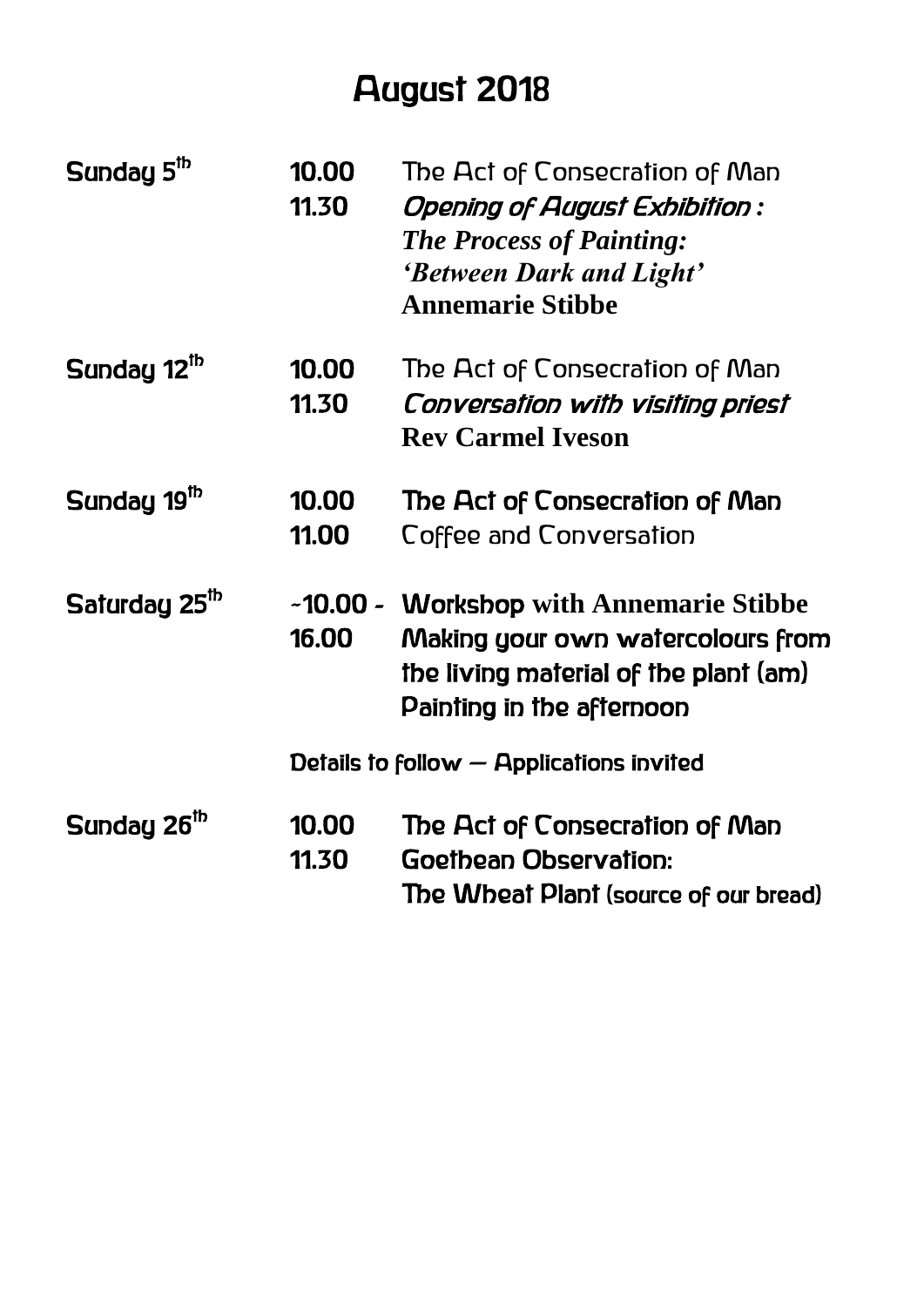### September 2018

| Sunday 2 <sup>nd</sup>     | 9.00<br>10.00<br>11.30 | Service for Children (as of age 7)<br>The Act of Consecration of Man<br><b>Council Meeting</b>                                                                                                                                |
|----------------------------|------------------------|-------------------------------------------------------------------------------------------------------------------------------------------------------------------------------------------------------------------------------|
| Wednesday 5 <sup>th</sup>  | 10.00<br>11.00         | The Act of Consecration of Man<br><b>Gospel Study of the coming week</b>                                                                                                                                                      |
| Sunday 9 <sup>th</sup>     | 10.00<br>11.30         | The Act of Consecration of Man<br><i>Biography sharing:</i> Tobias Kaye                                                                                                                                                       |
|                            |                        | No Wednesday 12 <sup>th</sup> Service, but Gospel Study at 11.00 am                                                                                                                                                           |
| Sunday 16 <sup>th</sup>    | 9.00<br>10.00<br>11.30 | Service for Children (as of age 7)<br>The Act of Consecration of Man<br>The three women involved in the<br><b>Founding of The Christian Community</b><br>on 16 <sup>th</sup> September 1922<br><b>Talk by Rev Sabine Haus</b> |
| Wednesday 19 <sup>th</sup> | 10.00<br>11.00         | The Act of Consecration of Man<br>Gospel Study of the coming week                                                                                                                                                             |
| Sunday 23rd                | 10.00<br>11.30         | The Act of Consecration of Man<br>Goethean Observation:<br>The Vine Plant (source of our wine/juice)                                                                                                                          |

No Wednesday 26<sup>th</sup> Service, but Gospel Study at 11.00 am

**Recent Special Sacraments:**

| <b>Funeral of John R. Salter</b>      | February 8 <sup>th</sup> 2018 |
|---------------------------------------|-------------------------------|
| <b>Funeral of Ursula E. Schroeder</b> | May $4^{th}$ 2018             |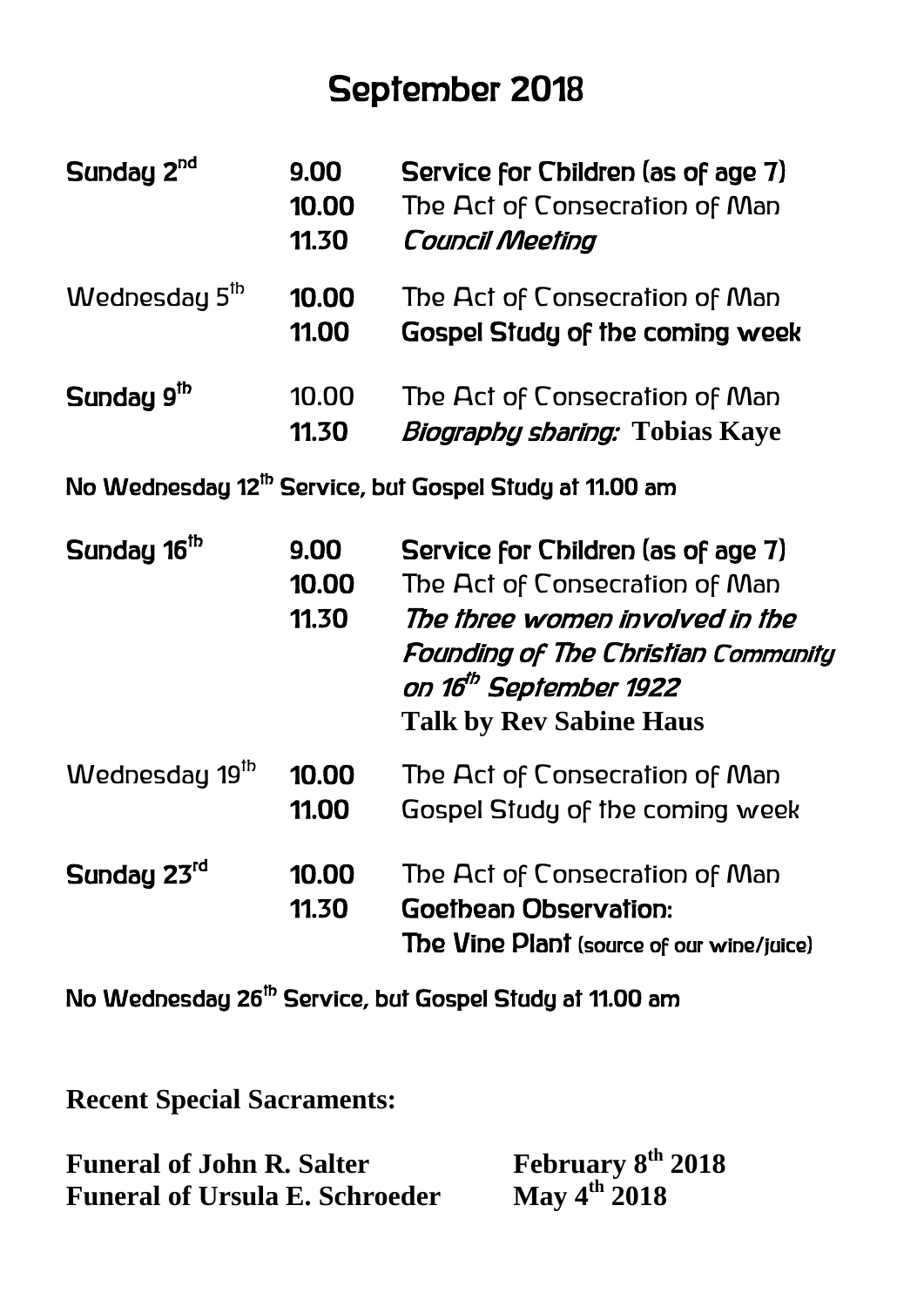#### Gospel readings for this period

Sunday, June 3 John 3: 1-17 Sunday, June 10 John 4: 1-14 Sunday, June 17 John 4: 15-26

#### **St John's Tide**

Sunday, June 24 Mark 1:1-11 Sunday, July 1 John 3: 22-36 Sunday, July 15 … John 1:19-39

Sunday, July 22 Mark 8:27-37 Sunday, July 29 … Matthew 7:1-14 Sunday, August 5 Luke 15:11-32 Sunday, August 12 Luke 9:1-17 Sunday, August 19 Luke 18:35-43 Sunday, August 26 … Mark 7:31-37 Sunday, September 2 … Luke 10:1-20 Sunday, September 9 Luke 17:5-24 Sunday, September 16 Matthew 6:19-34 Sunday, September 23 Luke 7:11-17

Sunday, May 27 Matthew 28:16-20

Sunday, July 8 Matthew 3:1-12

**Preparation for Confirmation 2019 Thursdays at 4pm**